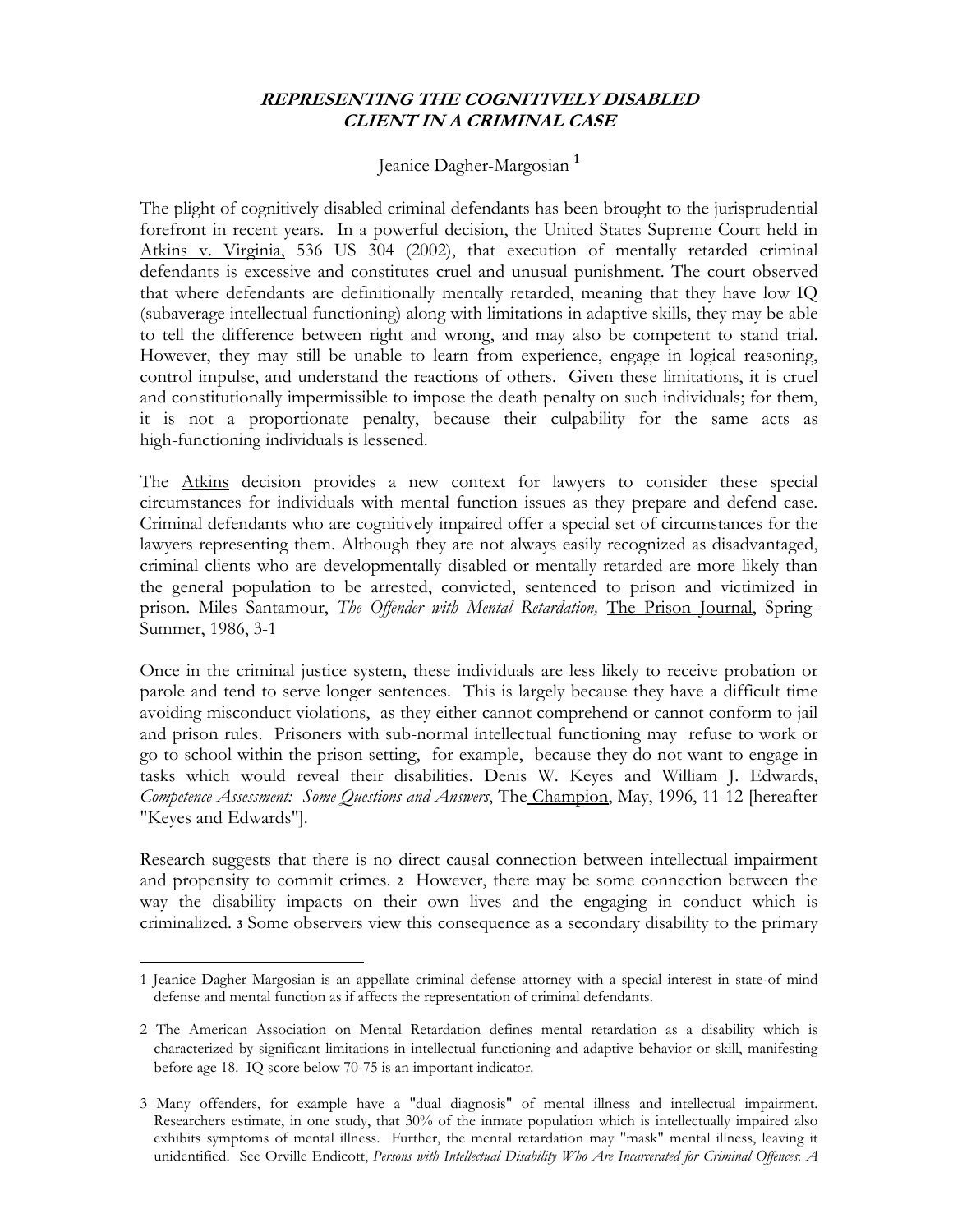one of mental impairment. See, e.g., Ann Streissguth, Ph.D., Fetal Alcohol Syndrome, (Paul H. Brooks, Baltimore, 1997) 104-110 [hereafter, "Streissguth"]. It is known that individuals affected by developmental disabilities, including mild retardation, are at high risk for arrest and prosecution at some point in their adolescent and adult lives. Research shows a high proportion of developmentally disabled people become involved with the criminal justice system as either juveniles or adults. Longitudinal studies conducted by Dr. Ann Streissguth and colleagues show that individuals with fetal alcohol syndrome and fetal alcohol effect (FAS/FAE) had adaptive skills which were severely impaired, often in the range of children 6 to 9 years old. In one study 58% of the individuals scored in the "significantly maladaptive range", which is much higher than that for individuals with Downs syndrome. Sixty percent of individuals followed in the studies had troubles with the law, with 42% of adults having been incarcerated. A major problem that the studies revealed was difficulty with appropriate sexual behavior. Forty-nine percent of adolescents and adults displayed inappropriate sexual behavior, including sexual advances, sexual touching, and promiscuity. This secondary problem was closely followed by alcohol and drug problems, which were found in 35% of adults and adolescents surveyed. **<sup>4</sup>**

Some writers note that there is a complex relationship between subnormal functioning and the propensity to commit crimes. Among other things, factors such as "the impaired ability to analyze" and the "inability to recognize crime" create may lead an individual to violate the law at the misdemeanor or felony level. Endicott, supra, fn 1, 13. Obviously, many of these people find their way into the criminal justice system as the result of what are often misdemeanor-level offenses. Conversely, however, the misperceptions and myths about cognitively disabled offenders are legion. These offenders are almost universally portrayed as functionally illiterate, aggressive, violent, or promiscuous. Ho, supra, 1.

The reality is that mentally retarded offenders are finding their way into the criminal justice system in high numbers. Their circumstances are complex and often misunderstood. The purpose of this article is to discuss some of the characteristics present with this population of offenders and to encourage further discussion of options in preparing these cases.

*Continuing Trend.* As more people with mental retardation move out of institutions and into the community, as is the current trend, their susceptibility to becoming involved in the criminal justice system as victims or suspects of a crime may increase dramatically. Individuals with this disability are frequently used by other criminals to assist in law-breaking activities without understanding their involvement in a crime or the consequences of their involvement. They may be bullied or intimidated into participating in criminal activity. **<sup>5</sup>**

4 Id.

*Literature Review,* 9-12 (report prepared for The Correctional Services of Canada, March, 1991) [hereafter, "Endicott"]. Substance abuse also factors into problematic diagnoses for cognitively disabled offenders. In a Florida study, approximately 40 % of mentally retarded defendants in a forensic correctional program also had experienced alcohol or drug abuse. Taiping Ho, *Complex Issues About Mentally Retarded Defendants,* 1-3. (report prepared for the International Encyclopedia of Justice Studies, www.iejs.com/Mental Health/Mentally Retarded Defendants, October 2003) [hereafter, "Ho]

<sup>5</sup> An example is a defendant arrested for drug dealing; his involvement could be limited to renting the apartment where co-defendants deal drugs, or could include such things as looking out or delivering packages as instructed.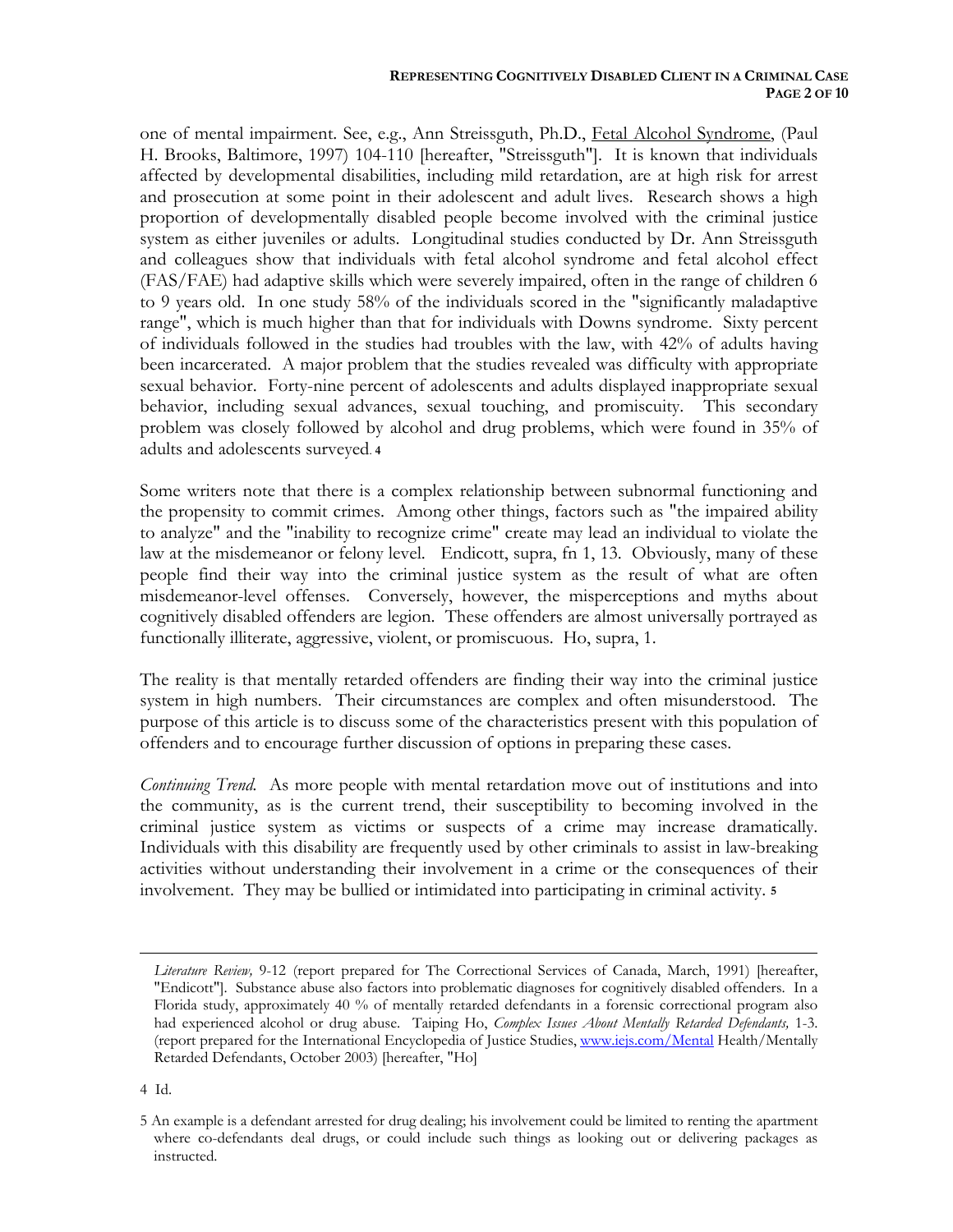They may also have a deep need to be accepted and may agree to help with criminal activities in order to gain friendship. Robin LaDue and Tom Dunne, *Legal Issues and FAS*, The Challenge of Fetal Alcohol Syndrome, (University of Washington Press, 1997), 146-147 [hereafter "LaDue and Dunne"].

**CHARACTERISTICS:** A developmental disability is a condition diagnosed in childhood or adolescence, which constitutes a substantial disability to the affected individual. It is most often attributable to mental retardation or related conditions which include cerebral palsy, epilepsy, autism or other neurological conditions when such conditions result in impairment of general intellectual functioning or adaptive behavior, (which include such things as communication, certain kinds of reasoning, self-care, social skills, community interaction, work, and functional academics). See e.g., DSM-IV, 37-85. Conditions such Fetal Alcohol Syndrome, Attention Deficit Disorder, and Autism may also be diagnosed in individuals with sub-normal intellectual functioning. These functions are measured by a qualified professional using clinical observation in conjunction with intelligence, competency, and adaptive skills testing.

Developmentally disabled and retarded people are impaired in one or more spheres of mental functioning. These are commonly identified as the perceptual, memory, and judgment modalities. If these functions are impaired, it affects the general ability to process and retain information. This client population is frequently unable to reason abstractly. Memory is often impaired, as is the ability to relate cause and effect. Verbal skills are negatively affected, although many individuals sound and appear to function at a higher cognitive level than they actually do. Adaptive functions are also affected, and individuals may be limited in accomplishing daily tasks. Social interaction may also be impaired, with the age level of social functioning being much younger than the actual chronological age of the client. See Streissguth, supra. The client may also not perceive and observe appropriate social boundaries.

**RELEVANCE TO CRIMINAL DEFENSE:** Research shows that between 24.3% (in the southeastern United States) and 2.6% (in the northwestern United States) of the US prison population are mentally retarded. Endicott, supra fn 1, 8, [citing Bertram Brown and Thomas Courtless, The Mentally Retarded Offender, (Washington: National Institute of Mental Health, Center for Crime and Delinquency, 1971)]. These figures do not include jail incarceration, residential programs, or probation. They also do not include other developmental disabilities such as Attention Deficit Disorder, Fetal Alcohol Syndrome, and other learning disabilities. This information is viewed in context as follows: if a client has a full scale IQ of 62, this means that he or she is in approximately the 1st percentile comparison with others his age. **6**, **7** When other developmental disabilities are factored in, the number of incarcerated individuals so affected is obviously very high.

The mental deficits discussed above (and throughout this paper) manifest themselves as problems which put them at high risk of involvement with the criminal justice system. The client may be impulsive and unable to learn from past experience. He or she may be

<sup>6</sup> Information from Dr. Steven Miller, Detroit, Michigan.

<sup>7</sup> In many individuals, these conditions impair mental functioning but individuals may not have lower intelligence.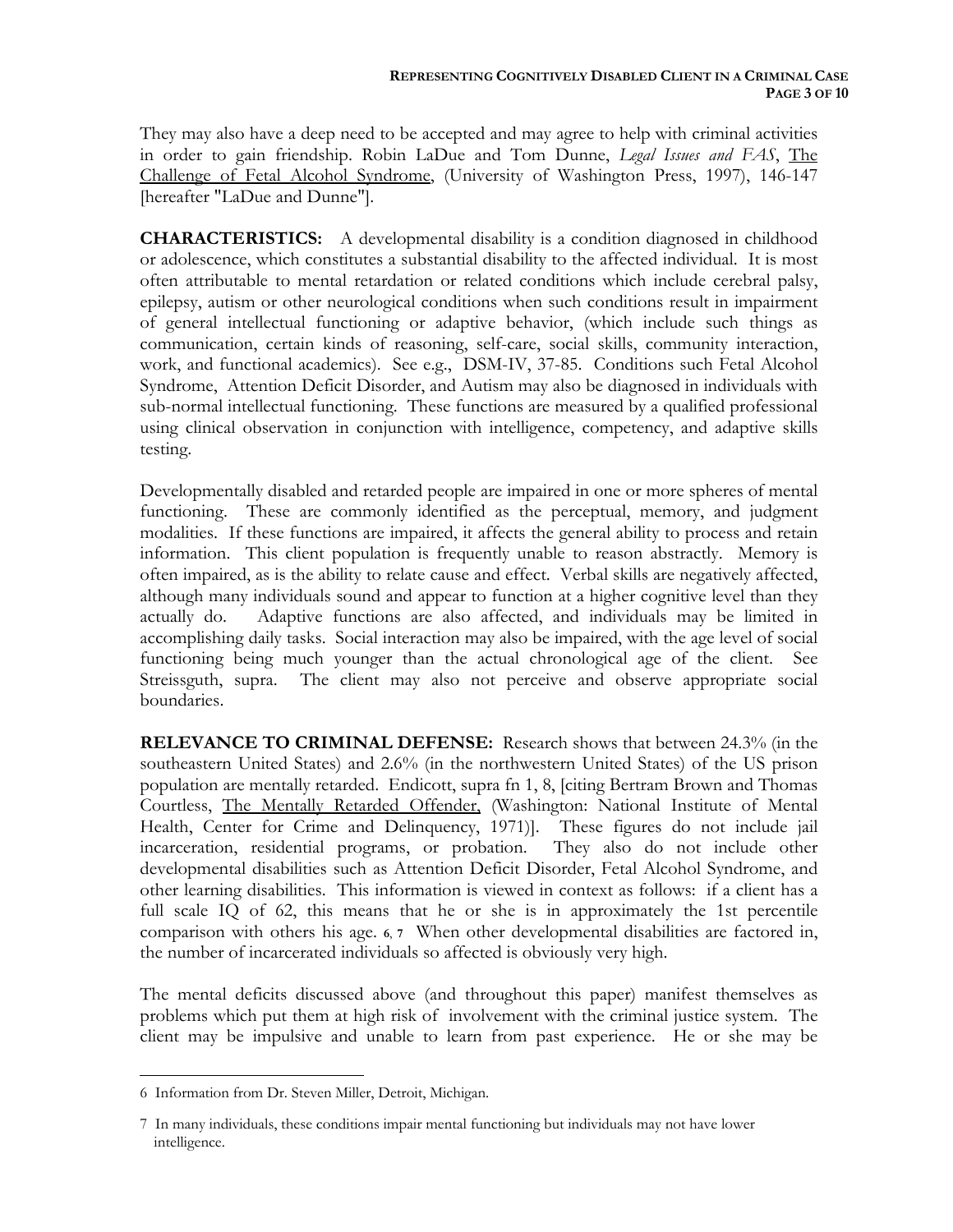uncommonly trusting of others and willingly enter discussions which result in incriminating statements. Also, the childlike nature which is characteristic of many mentally impaired people causes them to be very vulnerable to intimidation. Law enforcement officers typically take advantage of the vulnerability to coerce confessions and other inculpatory information. See Keyes and Edwards, supra; LaDue and Dunne, supra, 146-148; J.W. Ellis and R.A. Luckasson, *Mentally Retarded Criminal Defendants,* 53 George Washington Law Review 414 (1985).

**SPECIAL PROBLEMS:** Disadvantages faced by mentally retarded citizens in the criminal justice system include that they :

- do not want disability to be recognized (and try to cover it up)
- do not understand rights (but pretend to understand)
- understand commands
- are often overwhelmed by police presence
- may act upset at being detained and/or try to run away
- may say what they others want to hear, try to please the questioner
- often have difficulty describing facts or details of offense
- maybe the first to leave the scene of the crime, and the first to get caught
- may be confused about who is responsible for the crime and "confess" even though they are innocent. **<sup>8</sup>**

Defense concerns include arrest and confession, legal competency to waive rights, mitigation of charges, and sentencing in light of a defendant's impaired mental functioning.

**ARREST AND INTERROGATION:** False admissions and confessions are an enormous problem in cases involving cognitively disabled defendants. Almost invariably, these individuals are interviewed police without an attorney present. Due to a desire to please others, and often having a very trusting nature, retarded and developmentally disabled people often disadvantage themselves. Upon arrest, individuals with mental retardation usually answer affirmatively when asked if they understand their rights, even when they do not understand, in order to gain approval or to hide their disability. **9** Once these rights are waived, courts almost universally uphold the waiver as valid, even where it is challenged on the basis of a client's lack of understanding. All that must be shown is that the warnings were given and that the defendant answered police questions after being given the warnings by police questioners.<sup>10</sup> Case after case demonstrates that this is not a difficult standard for the State to meet. See, e.g., People v Daoud, supra, n. 11. In fact, it is uncertain that mentally retarded individuals understand their Miranda rights and what it means to waive them. **11**, **12** If,

11 Miranda v. Arizona, 384 US 436 (1966).

<u>.</u>

12 Michigan law is not necessarily in accord. For example, in People v Daoud, 462 Mich 621 (2000) the defendant had a delusional belief that God would set him free if he confessed to the murder of his mother.

<sup>8</sup> Leigh Ann Reynolds, "People with Mental Retardation in the Criminal Justice System", ARC factsheet, The Arc of the U.S., Arlington, Texas.

<sup>9</sup> Id. Note: the problem is exacerbated in Michigan because police are not required to document their interrogations by either audio or video recordings, even where suspects are of subaverage intelligence. People v. Fike, 228 Mich App 178, 182-183 (1998).

<sup>10</sup> George C. Thomas III, *Separated at Birth But Siblings Nonetheless: Miranda and the Due Process Notice Cases,* 99 Mich L Rev 1081, 1082 (2001).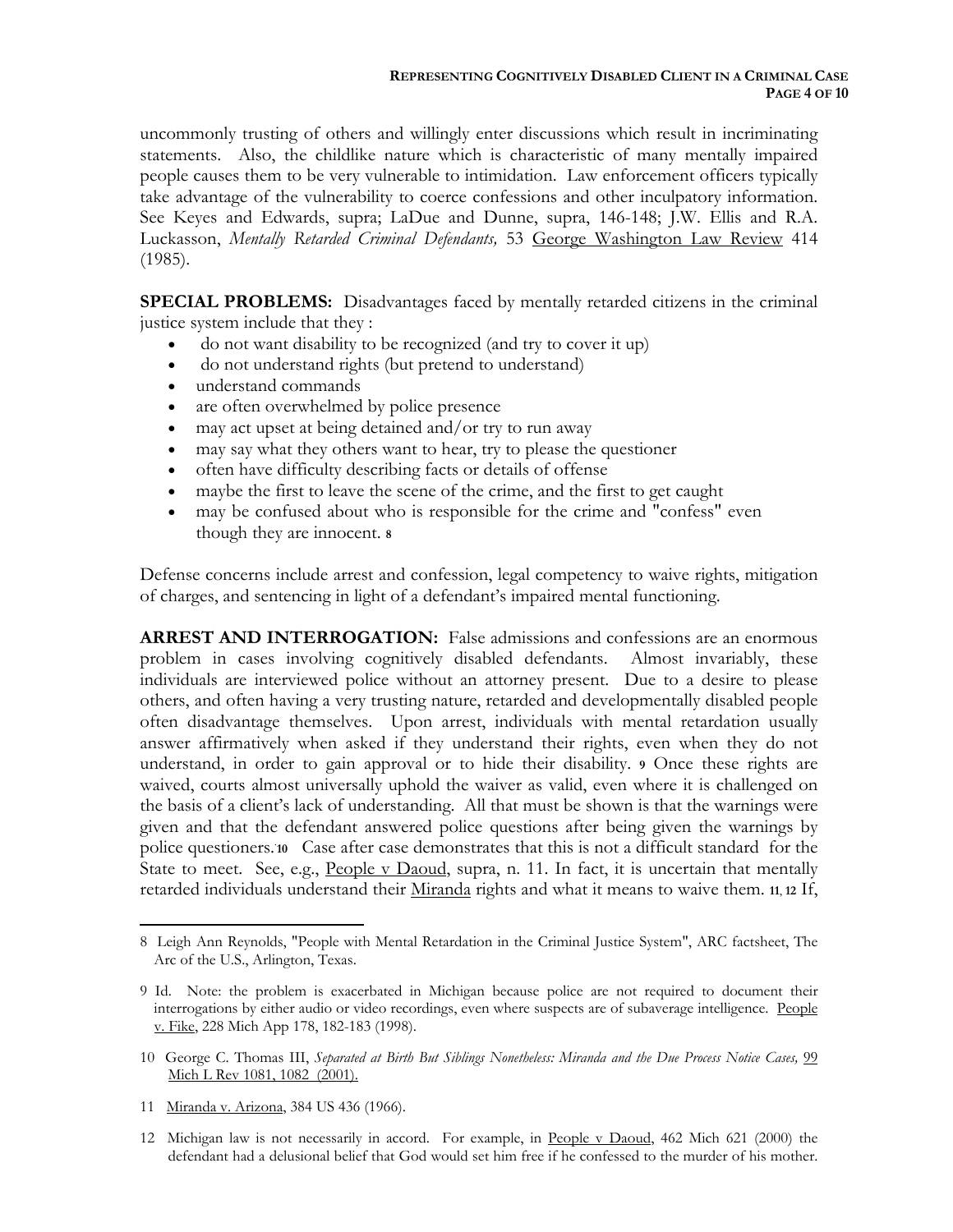in fact, a person does not understand these rights, the same person cannot understand the consequences of abandoning their protections. Accordingly, Miranda rights cannot be voluntarily, knowingly and intelligently waived. See Johnson v Zerbst, 304 US 458 (1938) [determination based on circumstances of waiver of rights].

In recent years, studies have posed a more probing question: what if an individual hears the words of the Miranda warnings but has no conception of what they mean? In a comprehensive empirical study conducted in 2002, findings indicated that the efficacy of Miranda warnings, when given to a range of retarded subjects, was severely undermined. The study was conducted based upon interviews with 49 individuals with mild to profound retardation. The interviews were 1-2 hours long and tested three components: vocabulary, warnings and concepts, all as they relate to the prophylactic Miranda warnings. **<sup>13</sup>**

The data showed, unmistakably, that retardation is the single factor which prevents comprehension of Fifth and Sixth Amendment protections, far exceeding the effect of lack of prior police contact, education, age, race, gender, and prior experience with the warnings. The authors state that the "mentally retarded subjects simply did not understand the Miranda warnings" and could not execute valid waivers of these rights. This was true even for the 22% of subjects possessing IQ's in the range of 71 to 88, which is subaverage but not below the IQ score of 70, used as the cutoff score for a retarded individual. **14** The study included these individuals to round out the sample, which probably exaggerates the effectiveness of these warnings on retarded subjects. The data showed that "Miranda warnings are surprisingly ineffective, even for many people who are not mentally retarded but are of below average intelligence", as well as those whose IQ's fall below 70: **<sup>15</sup>**

For these people, the words of the warnings literally have no useful meaning. The harsh reality is that for mentally retarded suspects, the Miranda warnings cannot serve the instrumental functions for which they are intended, ensuring that confessions are the product of knowing,

Another notable Michigan case is People v Cheatham, 453 Mich 1 (1996). The prosecution met its burden of proving that defendant, who had an IQ of 62 and could not read, sufficiently understood and validly waived his Miranda rights. Although a waiver must be knowing and intelligent under the totality of the circumstances, the state need not prove that defendant understood the ramifications of deciding to waive or to exercise his rights.

The Court of Appeals held that this did not prevent him from knowingly and intelligently waiving his Miranda rights. Defendant stated that he understood his rights and the fact that his delusions prevented him from applying those rights to his own situation, or appreciating the consequences of his actions, did not render the waiver invalid. The court held that to knowingly waive Miranda rights a suspect need not understand the consequences of his waiver, nor does he need a wise basis for waiving his rights. A suspect need only understand that he does not have to speak, that he has the right to counsel, and that his statements canbe used against him at trial.

<sup>13</sup> Morgan Cloud, George B. Shepherd, Allison Nodvin Barkorr, and Justin V. Shur,*Words Without Meaning: the Constitution, Confessions, and Mentally Retarded Subjects,* 69 U. Chi. Law Review 495, 531-540 (2002.) Two of the authors are law professors at Emory University, one is an attorney with the United States Department of Justice, and one is a practicing attorney in New York City.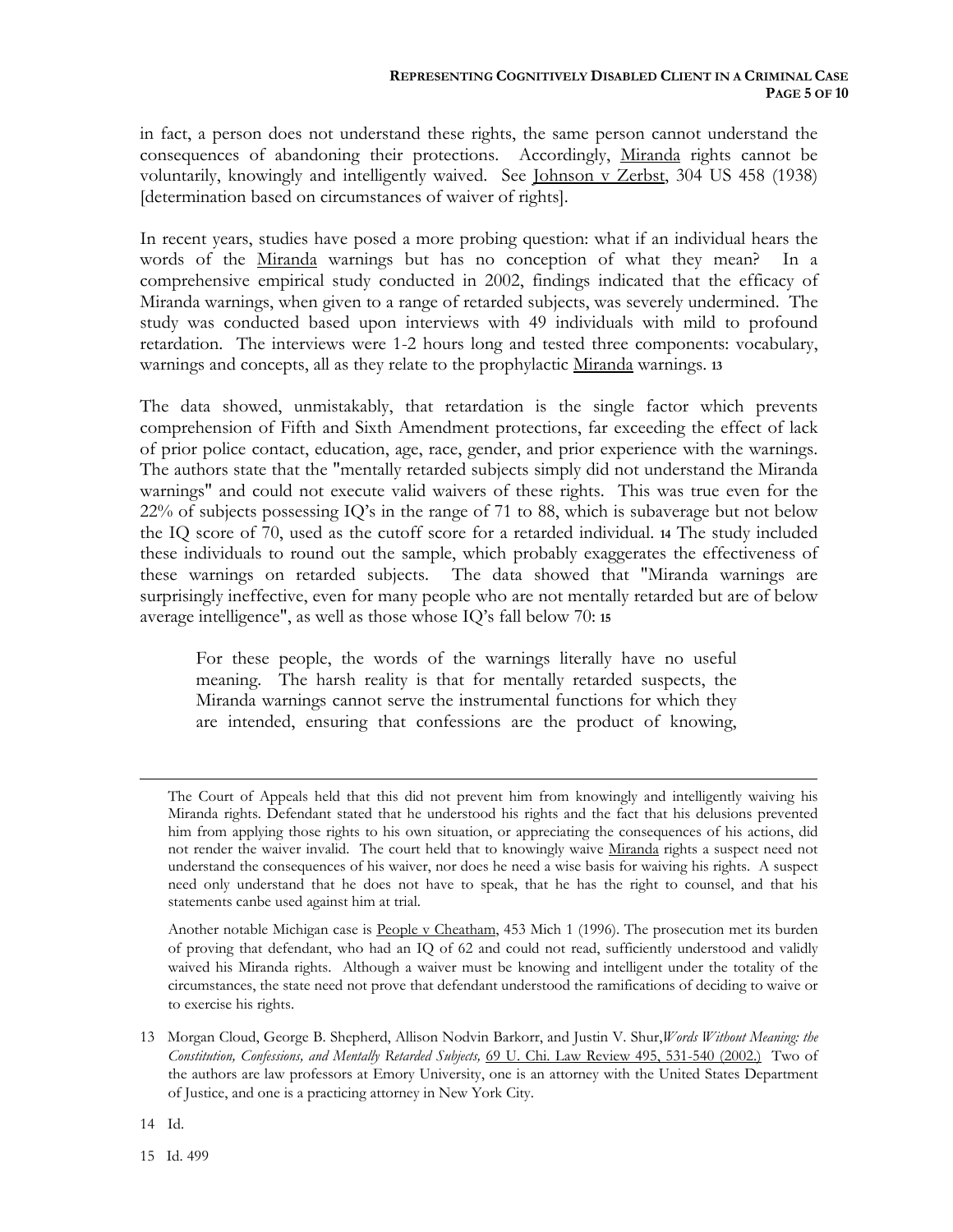intelligent, and voluntary waivers of the right to remain silent, and not the result of the pressures inherent in custodial interrogation.

Based on their findings, the authors propose a bright line rule approaching per se exclusion of all inculpatory statements from mentally retarded defendants: if custodial interrogation produces a confession from a mentally retarded suspect, the confession is inadmissible in subsequent judicial proceedings. This conclusion is based on the findings that the language of the warnings as they are given is meaningless, because these individuals "simply do not understand them." **<sup>16</sup>**

*Additional concerns*. Other problems exist concomitantly with those discussed above. Among them are the communicative abilities of those with cognitive impairments. Developmentally disabled individuals often give responses which are misunderstood by police officers and in fact may be wholly untrue. This is supported by one study's finding that 66% of intellectually handicapped defendants make inculpatory statements upon arrest. Sandra Garcia and Holly Steele, *Mentally Retarded Offenders in the Criminal Justice and Mental Retardation Services Systems in Florida: Philosophical, Placement, and Treatment Issues,* 41 Arkansas Law Review 809, 833 (1988).

Additionally, in many cases, these answers are obtained by suggestion, leading, and confusion by officers investigating a crime. As a result, mentally impaired individuals are frequently arrested and prosecuted even if they committed no offense. **17** The "confession" introduced against the defendant is often not a recounting of events, but rather mere repetition of statements made by the officer to the suspect. Because memory is impaired or nonexistent in many retarded people, and because they typically try to please those in an authoritative position, they may agree that something "may have happened, because you say it did". Accordingly, retarded defendants are vulnerable to suggestibility in a way that normal-functioning defendants are not. <u>Jurek v. Estelle</u>, 623 F 2d 929, 938 (5th Cir. 1980). See also, Yeatts v. Commonwealth, 410 SE 2d 254 (1991)[Defendant was asked a series of "yes" or "no" questions concerning a murder; in the fourth interview he was asked whether he killed the deceased and said "no, I didn't...I mean, yeah, I did." As he was leaving, he asked to shake the officers' hands].

The need to think in concrete, rather than abstract, terms is also consistently problematic where retarded defendants are interviewed and a confession is extracted. In one case, the client was asked if he would waive his rights. He responded by asking if that is like waving goodbye to someone. As commentators observed, that is exactly what he did. Keyes and Edwards, supra. **<sup>18</sup>**

<sup>16</sup> Id. 591.

<sup>17</sup> Richard Ofshe, a well-known researcher and lecturer on interrogation techniques, has said that extracting a confession from a mentally retarded suspect is like "taking candy from a baby." Jonathon Bing, *Protecting the Mentally Retarded From Capital Punishment: State Efforts Since Penry and Recommendations for the Future,* XXII:1 NYUReview of Law and Social Change, 59, 83, fn 151 (1996), quoting Jill Smolowe, *Untrue Confessions: Mentally Impaired Suspects Sometimes Make False Admissions, Time, May 22, 1995, at 51.* 

<sup>18</sup> That a defendant's sub-normal mental functioning rendered him or her incapable of making a knowing waiver of constitutional rights is admittedly not an easy argument to make. See e.g., People v. Cheatham, supra, n.11. However, language in the opinion is worth noting. Justice Mallett wrote emphatically that individuals with impaired mental abilities individuals must truly understand the plain meaning of required warnings against self-incrimination and the right to counsel.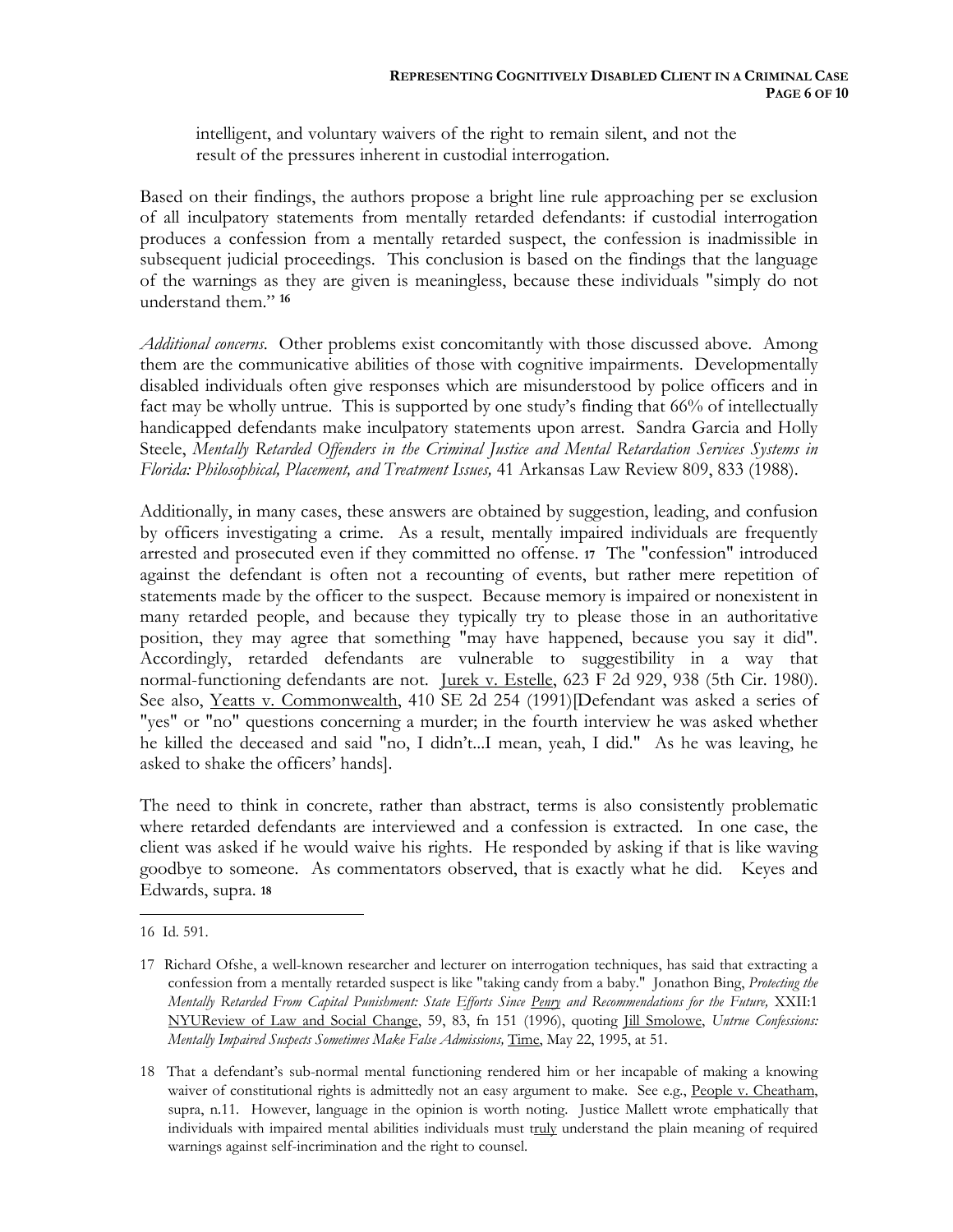Obviously, if representation is obtained by such a person early enough, no discussion with police will be permitted without counsel. At a minimum, retarded individuals should have a support person, ideally a parent or guardian, with them when they are interviewed. At a suppression hearing, expert opinion may be presented to explain the mental limitations and functioning of an intellectually disabled client. Limitations on verbal ability, reading ability (affected persons will often sign confessions without reading them because of the desire to "mask" their disabilities), trust of authority, and inability to remember events should be things that are explained by an expert witness. If a client has no ability to accurately remember events, it undercuts the reliability of a confession. Similarly, if he or she has no ability to comprehend the abstract, future-based components of the Miranda warnings, whether he or she had them, or was in custody when they were given, is irrelevant.

**COMPETENCY:** Competency assessment should be considered pre-trial with developmentally disabled and retarded clients. In Godinez v. Moran, 509 US 389; 113 S Ct 2680; 125 L Ed 321 (1993), the Supreme Court held that criminal defendants may not be tried, and may not waive their right to counsel or to trial (guilty plea) unless they are competent to do so. Competency requires that a defendant be able to consult with his or her lawyer " with a reasonable degree of understanding" in order to assist in his or her own defense, and that the defendant have a rational and factual understanding of the events taking place against him or her. 113 S Ct 2685. If fundamental trial rights are waived, they must be waived competently; this requires that the waiver be knowing and voluntary. 113 S Ct 2687. Again, this is not possible if the client cannot understand the rights being waived.

Although clients may be able to answer "yes-no" questions, they frequently do not have a genuine understanding of legal proceedings against them. If this can be established, a finding of incompetency may result. See LaDue and Dunne, 151-154 [cites a case example in which a juvenile defendant with an IQ showing mild mental retardation was questioned by a judge using open-ended questions while entering a plea of guilty to burglary. As the judge

 $\overline{a}$ 

I write separately to emphasize that the requirement that a waiver of *Miranda* rights be knowingly and intelligently made means that the officers securing the waiver must explain those rights in plain, simple English, or in non-English, or whatever may be required to assure that the individual waiving his rights truly understands.

This defendant, with an IQ suggestive of mental retardation, apparently did understand the nature and consequences of the rights waived. **However, I am deeply troubled by the possibility that the decision we reach today could be interpreted as endorsing the standard Miranda litany as sufficient when securing a waiver from individuals with impaired or "below normal" abilities**. Id., 58-59. (Emphasis added.)

Other courts have also questioned the constitutionality of finding confessions admissible where a suspect has subnormal intellectual functioning. See e.g., Smith v. Kemp, 664 F Supp 500, 504-505 (Ga., 1987) [confession should have been suppressed where defendant, who had IQ of 65, was not shown to have knowingly and intelligently waived Miranda rights]; Commonwealth v. Daniels, 321 NE 2d 822, 826-828 (Mass, 1975) [where defendants have subnormal mental capacity, special care must be taken in scrutinizing the record because police methods of custodial interrogation that are constitutionally adequate for persons of normal intelligence may not be adequate when used with persons having limited intelligence]; State v. Cumber, 387 NW 2d 291,294 (Wisconsin, 1986)[ subnormal intelligence was important factor in affirming lower court suppression of incriminating statement]. It bears repeating that an improper waiver of Miranda rights may result in a confession which is coerced by police and therefore inadmissible. However, it may also result in a confession or inculpatory statement which is plainly not knowing and intelligent. Either result is a violation of constitutional protections against self-incrimination.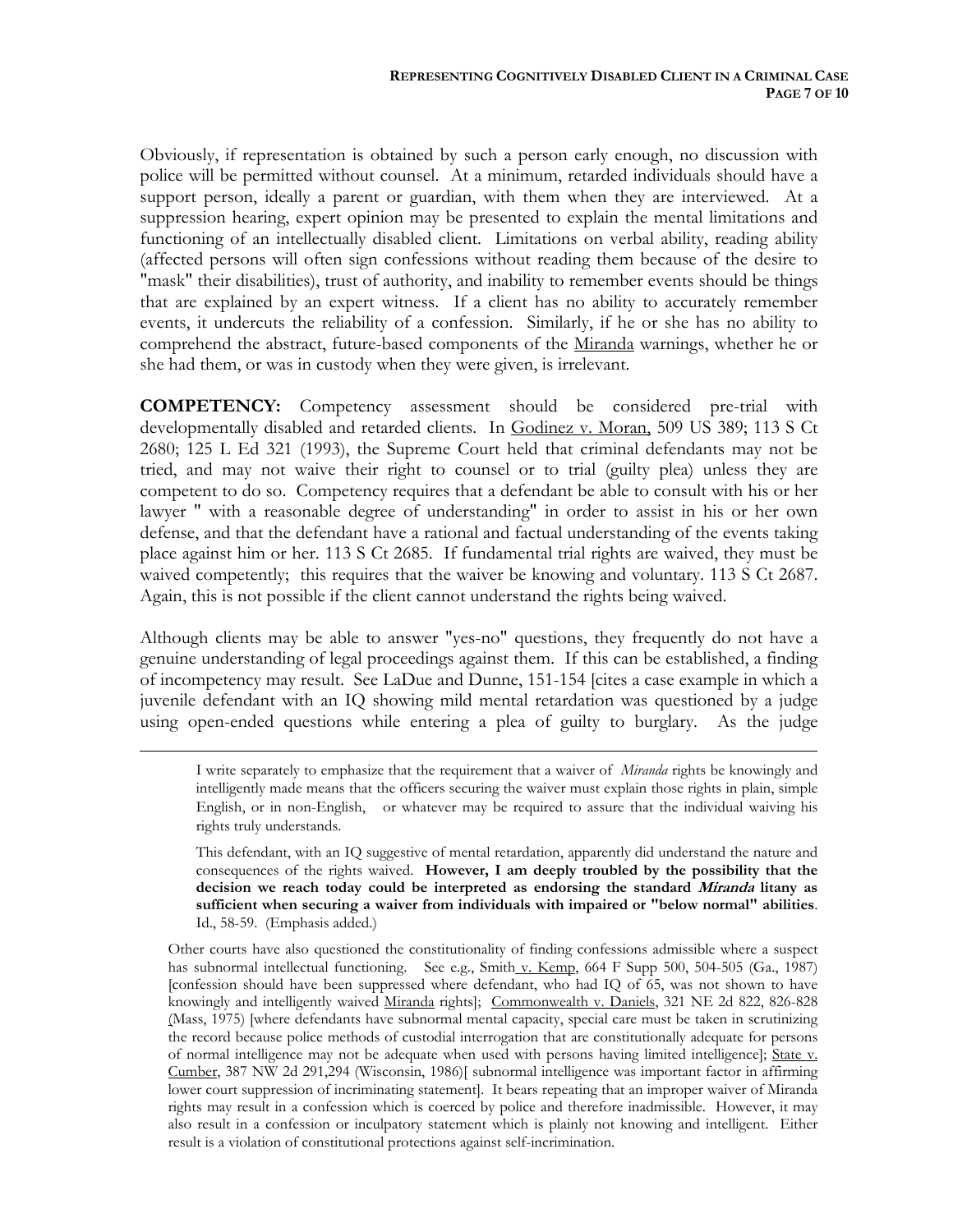questioned him about the alleged crime and the proceedings against him, he could not answer even elementary questions correctly, even though he had been found competent earlier by a psychologist. The charges were dismissed].

**MITIGATION OF CHARGES:** Most crimes committed by mentally retarded individuals are not premeditated or well-planned. This is due to limited abstract thinking ability, as discussed above in combination with the impulsivity that many of these clients are also affected by. Thus, attorneys can argue that a defendant lacks the ability to plan the crime or to form intent due to a mental impairment. **19** It may also be arguable that the defendant did not intend to commit the crime when it pertains to property, i.e., the defendant was instructed by others to take something, or where he or she is charged with aiding and abetting a property crime. To support these arguments, the evaluator's opinion should have within it an articulated explanation of why the defendant was unable to form the specific intent required for the crime as charged; it may not be inferred. LaDue and Dunne, 146.

**SENTENCING:** Obviously, a defense which explains fully the defendant's limited mental functioning presents the opportunity to argue for mitigation on sentencing. Intellectually limited defendants will not benefit from prison. They will arguably not be "rehabilitated " because in many cases, they will not have a complete or accurate memory of why they are there. There is also an inability to relate cause and effect in most retarded individuals, or those with developmental disabilities such as FAS or ADHD. Due to the impairment in the ability to conceptualize time, they may not understand that the sentence is directly related to their own personal history and the characteristics of the crime. Prosecutors may try to argue that these are reasons to sentence the defendant to a longer sentence since "dangerousness" is a continuing possibility. However, since intellectually-limited people generally learn in a concrete fashion, there is a real argument that if they are in prison where they are exposed to violence and assault regularly, they are likely to repeat this behavior upon release. Thus the better choice is to allow them to remain in the community within a strictly supervised program of probation.

These realities were eloquently articulated in an opinion by Judge C. Cunliffe Barnett of British Columbia, Canada. He was faced with sentencing Ida, a native American affected by FAS and retardation who was alcoholic, impulsive, and repeatedly involved in fights. Rather than sentencing her to prison, he decided to sentence her to a very structured program of probation with substance abuse programming and medical follow-up. In so deciding, he wrote:

I do not mean to suggest that Ida should not be held responsible and sentenced for her actions. That is not the law in Canada and she clearly is capable of seriously threatening the safety and well-being of other persons. A judicial response is rightly demanded...But what might be a fair, reasonable and constructive response? **It is, I believe simply obscene to suggest that** 

1

<sup>19</sup> An example: a defendant was charged with a predatory rape, breaking a front window and assaulting a woman as she lay in bed. The assailant tormented her by drawing a hunting knife up and down the insides of her thighs, very slowly, barely grazing the skin. The person charged and convicted of the crime had been in special education throughout school due to a closed head injury when he was 6. He had very little dexterity, as was evidenced by his unreadable handwriting. Interviews revealed that he had trouble with times and dates and a very limited memory. This defendant is someone who had limited planning ability, and dubious ability to carry out a crime of this type. Further, due to his motor limitations, it is questionable that he could have completed the acts as reported by the complainant.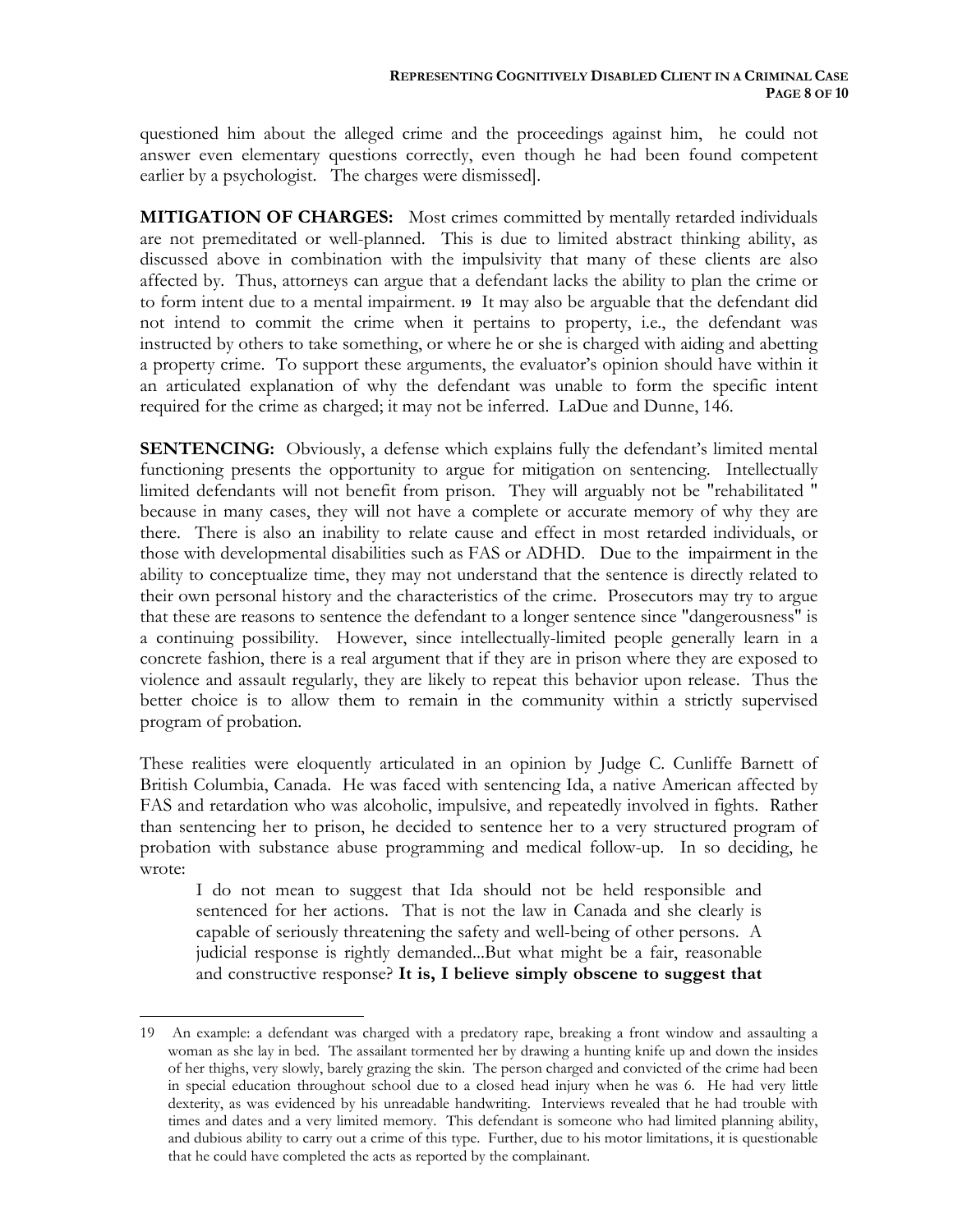**a court can properly warn other potential offenders by inflicting a form of punishment upon a handicapped person who has, indeed, committed an offense for which some sanction must follow. That is not justice. That is unthinking retribution. If it were inflicted upon Ida she could not fully comprehend it or possibly learn from it.**

See Judge C. Cunliffe Barnett, *A Judicial Perspective on FAS,*The Challenge of Fetal Alcohol Syndrome, (University of Washington Press, 1997), 138.See also, People v. Wybrecht, 222 Mich App 160, 176-184 (1997), dissent, Judge T.G. Kavanagh**.** 

**IDENTIFYING CLIENTS:** Many persons affected by mental retardation are *mildly* affected. They are not conspicuously disabled and have IQ's of between 50 and 70. Moderately retarded individuals generally have IQ's of 35-55. DSM-IV, 40-41]. These two groups comprise the obvious majority of those who come into the criminal justice system. Mildly retarded people often do not want their disability "found out" and mask symptoms to appear to be capable of higher functioning than they actually are. Because many retarded individuals appear to have higher mental functioning than they actually do, a person's disability is often not easily recognized by attorneys interviewing affected clients. **<sup>20</sup>** Attorneys must look to unspoken sources of information in order to identify mental disability. The client's demeanor and presentation are indicative of intellectual ability, as is his social history.

*Watch your client:* When interviewing your client for the first time, look closely at his or her demeanor and mannerisms. Individuals with mental retardation may not be able to synthesize information unless it is presented in concrete, literal language. Long sentences may pose problems in comprehension, due to both memory limitations and problems with abstract language. Attorneys should note difficulty remembering times and dates, or other simple information, like addresses and phone numbers. Additionally, the demeanor and body language of the client should be observed closely. Repetitive motions such as rocking, pinching a point on one's body, rubbing at a point on the body, not looking at the interviewer but away, or around the room can indicate perceptual abnormalities. If a client is unusually compliant and wanting to please the interviewer, it may be an indication of the extraordinarily trusting nature of mentally retarded individuals, including those with FAS or FAE.

*Background.* Are the client's parents developmentally disabled? Do his school records show placement in special education or difficulty with classes? Do relatives report teachers, relatives, friends report unusual-seeming behaviors with respect to concrete thinking and speaking? When interviewing the client, attorneys should ask about these things to determine whether further testing is needed. It is also helpful to look at labels attached to your client by probation officers, corrections personnel to determine whether there is a need for further assessment. Clients may be referred to as "slow", "child-like", "not the brightest bulb in the

<sup>20</sup> The author acknowledges the extremely useful information provided by Arlene Winn, teacher consultant in special education, Washtenaw Intermediate School District, 3/216/05. The author also acknowledges very useful information received from William Edwards, Esq, in a telephone conversation, 3/5/98. Some of the above information discussed in his presentation entitled "Advanced Interviewing Skills -- Clients with Mental Retardation, presented to the National Legal Aid and Defender Association in March, 1998.